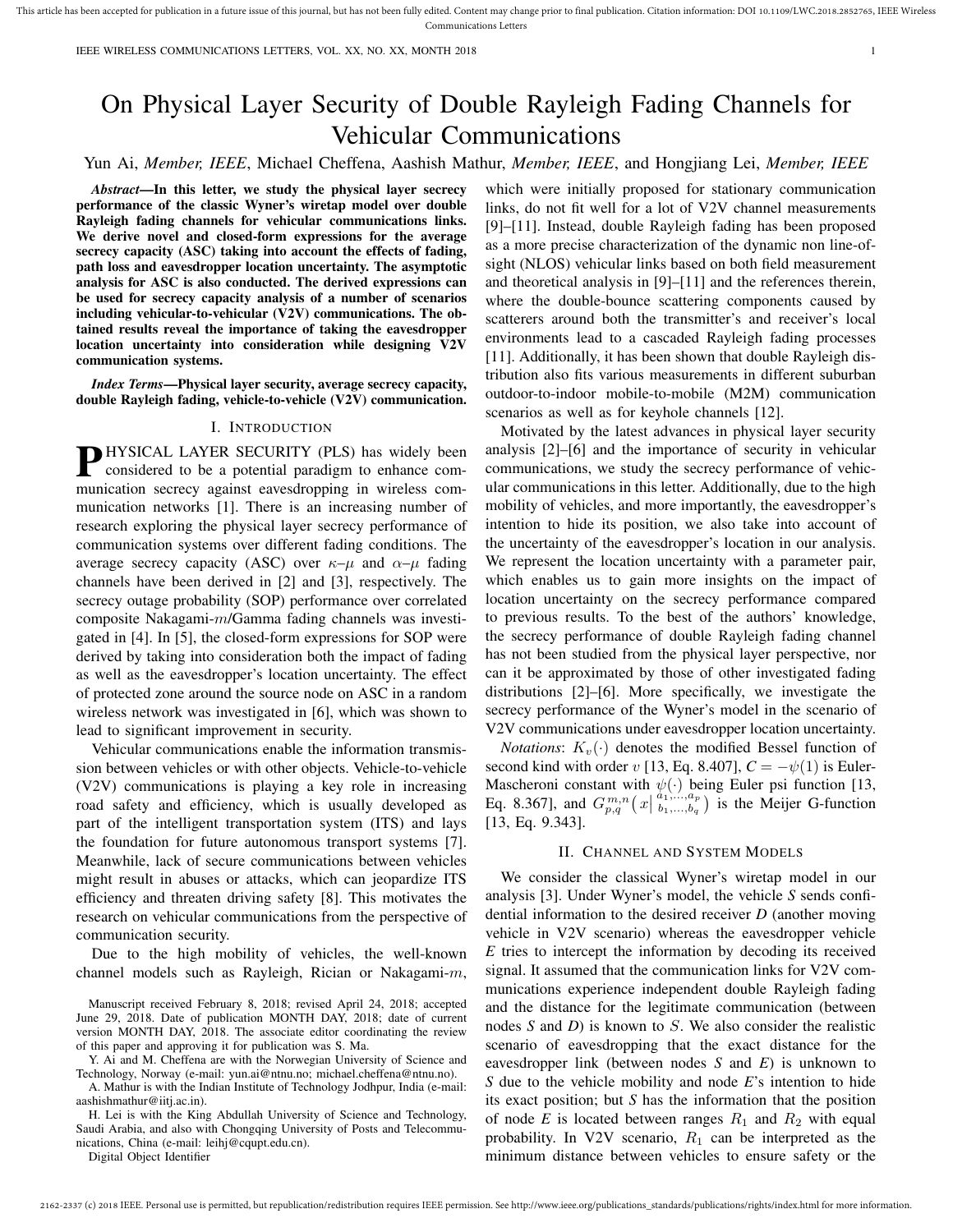IEEE WIRELESS COMMUNICATIONS LETTERS, VOL. XX, NO. XX, MONTH 2018 2

range of protected zone as proposed in [6] while the upper limit  $R_2$  is the maximum transmission distance due to  $S$ 's coverage limit.

The received signal at node *X*,  $X \in \{D, E\}$ , is expressed as

$$
y_X = h_X x + n,\tag{1}
$$

where x represents the transmitted signal with energy  $E_s$ ,  $h_X$  represents the channel between node *S* and node *X*,  $n$  denotes the additive white Gaussian noise (AWGN) with power spectral density  $N_0$ , which, without loss of generality, is assumed to be the same for both links. Incorporating the effects of small-scale fading and path loss, the channel gain for transmission distance  $d_X$  between nodes *S* and *X* can be further expressed as follows [14]:

$$
h_X = \frac{g_X}{\sqrt{1 + d_X^{\alpha}}},\tag{2}
$$

where  $g_X$  represents the channel gain following double Rayleigh distribution and  $\alpha$  denotes the path loss exponent.

#### III. SECRECY CAPACITY PERFORMANCE ANALYSIS

#### *A. Distributions of Instantaneous SNRs*

From (2), the instantaneous signal-to-noise ratio (SNR) received at node *X*,  $X \in \{D, E\}$ , can be expressed as

$$
\gamma_X = \frac{|h_X|^2 E_s}{N_0} = \frac{|g_X|^2 E_s}{(1 + d_X^{\alpha}) N_0}.
$$
 (3)

With  $g_X$  being double Rayleigh distributed, the probability density function (PDF)  $f_{|gx|^2}(x)$  and cumulative distribution function (CDF)  $F_{|g_X|^2}(x)$  of the random variable (RV)  $|g_X|^2$ are given by [15]

$$
f_{|g_X|^2}(x) = 2K_0(2\sqrt{x}), \ F_{|g_X|^2}(x) = 1 - 2\sqrt{x}K_1(2\sqrt{x}).
$$
 (4)

Since the distance  $d<sub>D</sub>$  is a constant known to node *S*, the CDF  $F_{\gamma_D}(\gamma)$  of the instantaneous SNR  $\gamma_D$  can be readily derived by applying the change of RVs and written as [15]

$$
F_{\gamma D}(\gamma) = 1 - 2\sqrt{\frac{(1+d_D^{\alpha})N_0\gamma}{E_s}}K_1\left(2\sqrt{\frac{(1+d_D^{\alpha})N_0\gamma}{E_s}}\right). \quad (5)
$$

For instantaneous SNR  $\gamma_E$ , besides the double Rayleigh fading, the random location of the node *E* should also be taken into account while deriving the distribution functions.

**Proposition 1:** The CDF  $F_{\gamma_E}(\gamma)$  of the instantaneous SNR  $\gamma_E$  received by node *E* given that its distance to node *S* is any distance between  $R_1$  and  $R_2$  with equal probability, can be closely approximated numerically by the expression in (6) at the top of next page, where  $w_t$  and  $t_t$  are the weights and abscissas detailed in [16, Eq. 25.4.30].

*Proof*: Please refer to Appendix A.

#### *B. Average Secrecy Capacity*

The instantaneous secrecy capacity of the considered system is defined as  $C_s = \max{\ln(1 + \gamma_D) - \ln(1 + \gamma_E)}, 0$  [2]. The average secrecy capacity  $\overline{C}_s$  can be obtained from [17]

$$
\overline{C}_s = \int_0^\infty \frac{F_{\gamma_E}(\gamma)}{1+\gamma} \left[1 - F_{\gamma_D}(\gamma)\right] d\gamma. \tag{7}
$$

Substituting (5) and (6) into (7) and utilizing the following transformations:  $\frac{1}{1+x} = G_{1,1}^{1,1}(x |_{0}^{0}), K_{v}(x) =$  $\frac{1}{2}G_{0,2}^{2,0}(\frac{x^2}{4}$  $\frac{v^2}{4}$   $\frac{v}{2}, -\frac{v}{2}$  [13, Eq. 9.3], and the integral of product of Meijer G-functions [18, Eq.  $(07.34.21.0013.01)$ ], we can obtain the exact expression for ASC in (8) on next page.

*Remark 1*: Observing (8), the ASC under the eavesdropper location uncertainty is bounded by the first term, which is only related to the legitimate node *D*. Indeed, the ASC is always less than the capacity of the legitimate channel capacity. The second term of (8) demonstrates the impact of the location uncertainty of node *E* on the ASC, where the parameter  $\frac{R_2 - R_1}{2}$ represents the mean uncertainty range and  $\frac{R_2 + R_1}{2}$  denotes the mean distance to the source node  $S$ . From  $(8)$ , the effects of eavesdropper's location uncertainty on the ASC can be readily evaluated.

The above derived expressions provide the average secrecy capacity and distribution of SNR  $\gamma_E$  in general cases. Next, we consider the following special cases to provide more insights.

**Lemma 1:** When the node  $S$  gains information on the exact position of node E, i.e., mathematically  $R_1 = R_2 \rightarrow d_E$  in (8), the ASC  $C_s$  can be expressed as

$$
\overline{C}_s = \frac{a}{2} \cdot G_{1,3}^{3,1} \left( \frac{a^2}{4} \bigg| \frac{-\frac{1}{2}}{\frac{1}{2}, -\frac{1}{2}, -\frac{1}{2}} \right) - \frac{ab}{4}
$$
  
 
$$
\cdot G_{1,1:2,0:2,0}^{1,1:2,0:2,0} \left( \frac{-1}{-1} \bigg| \frac{-}{\frac{1}{2}, -\frac{1}{2}} \bigg| \frac{-}{\frac{1}{2}, -\frac{1}{2}} \bigg| \frac{a^2}{4}, \frac{b^2}{4} \right), (9)
$$

where  $a = 2\sqrt{\frac{(1+d_{p}^{\alpha})N_0}{E_s}}$  and  $b = 2\sqrt{\frac{(1+d_{p}^{\alpha})N_0}{E_s}}$ .

*Proof*: When  $d_E$  is known to node *S*, the CDF  $F_{\gamma_E}(\gamma)$ of the SNR  $\gamma_E$  will have the same form as that in (5). Substituting the CDFs of  $\gamma_D$  and  $\gamma_E$  into (7) and utilizing the equalities [18, Eq. (07.34.21.0013.01)] and the solution to the integral of product of three Meijer-G functions in terms of extended generalized bivariate Meijer-G function (EGBMGF) [18, Eq. (07.34.21.0081.01)], we can obtain the result in (9).

**Lemma 2:** When the node  $S$  has information on the position of node E and the transmit SNR  $\frac{E_s}{N_0} \to \infty$ , the asymptotic ASC  $\overline{C}_s$  can be calculated as

$$
\overline{C}_{s} = \ln(\mu)[1 - \sqrt{\rho_{1}}G_{2,2}^{2,2}(\rho_{1}|\mathbf{a}_{1})] + G_{3,3;0,2;0,2}^{2,2;2,0;2,0}(\mathbf{a}_{2}|\mathbf{b}|\mathbf{c}|1,\rho_{1})
$$

$$
\cdot \pi \sqrt{\rho_{1}} + \pi \sqrt{\rho_{1}}G_{3,3;0,2;0,2}^{2,2;2,0;2,0}(\mathbf{a}_{2} - 1|\mathbf{b}|\mathbf{c}|1,\rho_{1}) - \ln(\nu)\sqrt{\rho_{2}}
$$

$$
\cdot G_{2,2}^{2,2}(\rho_{2}|\mathbf{a}_{1}) + \pi \sqrt{\rho_{2}}G_{3,3;0,2;0,2}^{2,2;2,0;2,0}(\mathbf{a}_{2}|\mathbf{b}|\mathbf{c}|1,\rho_{2})
$$

$$
+ \pi \sqrt{\rho_{2}}G_{3,3;0,2;0,2}^{2,2;2,0;2,0}(\mathbf{a}_{2} - 1|\mathbf{b}|\mathbf{c}|1,\rho_{2}) - 2C,
$$
(10)

where  $\mathbf{a}_1 = \begin{pmatrix} -0.5 & -0.5 \\ 0.5 & 0.5 \end{pmatrix}$  $0.5, -0.5$  $\lambda$ ,  $\mathbf{a}_2 = \begin{pmatrix} -0.5, -0.5, -1 \\ 0.5, 0.5, 1 \end{pmatrix}$  $-0.5, -0.5, -1$  $\mathbf{b} = \begin{pmatrix} -1 \\ 0 \end{pmatrix}$  $0, 0$ ,

$$
\mathbf{c} = \begin{pmatrix} - \\ 0.5, -0.5 \end{pmatrix}, \ \mu = \frac{1}{(1+d_{\mathcal{D}}^{\alpha})}, \ \nu = \frac{1}{(1+d_{\mathcal{E}}^{\alpha})}, \ \rho_1 = \frac{\mu}{\nu}, \ \rho_2 = \frac{\nu}{\mu}.
$$
  
*Proof*: Please refer to Appendix B.

*Remark 2*: Rewriting (15) leads to the following expression:

$$
\overline{C}_s = \ln(\rho_1) \cdot \int_0^\infty \int_{\frac{y}{\rho_1}}^\infty 2K_0(2\sqrt{y}) \cdot 2K_0(2\sqrt{x}) dx dy
$$

$$
+ \int_0^\infty \int_{\frac{y}{\rho_1}}^\infty 2K_0(2\sqrt{y}) \cdot 2K_0(2\sqrt{x}) \ln\left(\frac{x}{y}\right) dx dy. \quad (11)
$$

Noticing that both integrals in (11) are consistent, we can conclude that the asymptotic ASC follows the scaling law of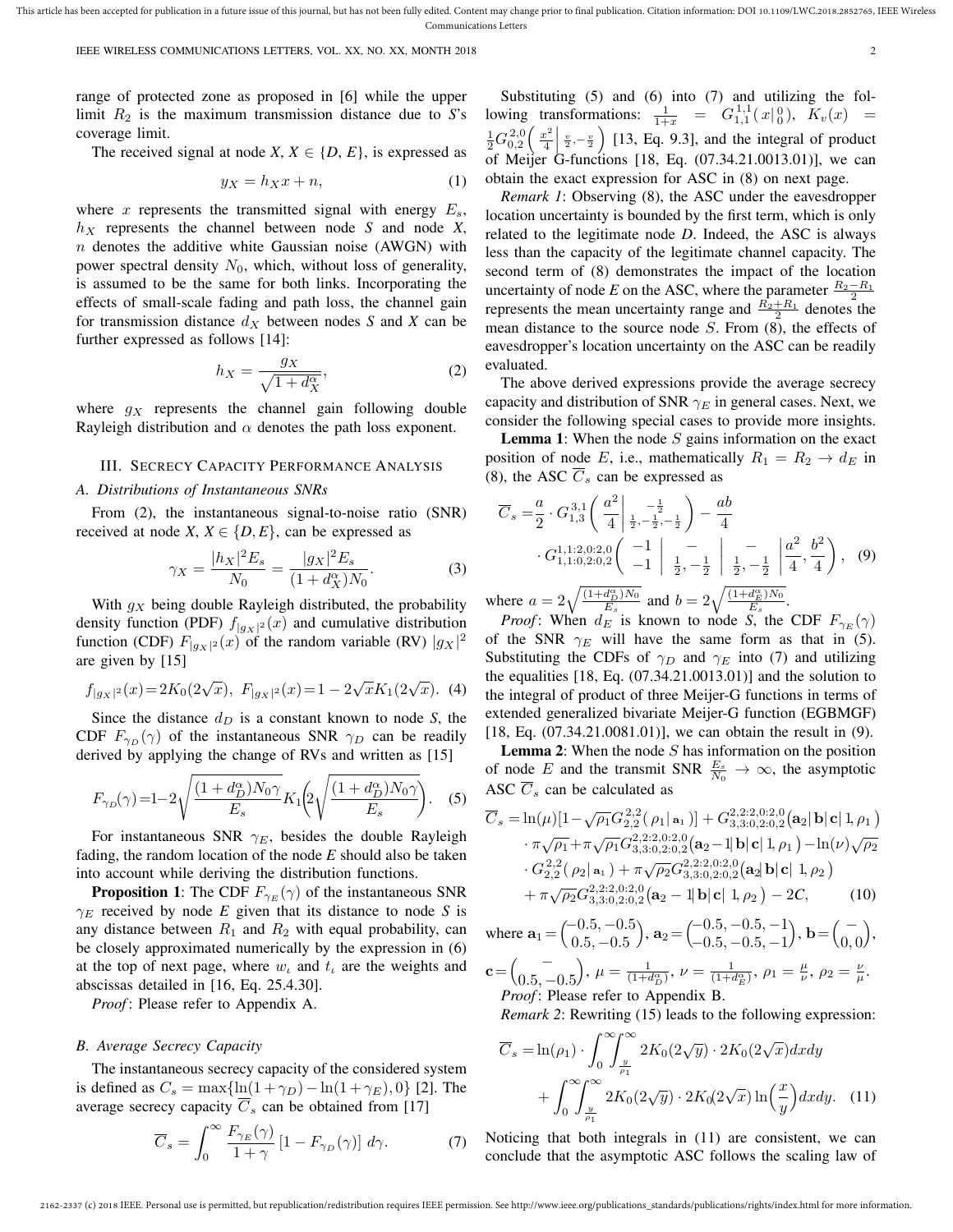This article has been accepted for publication in a future issue of this journal, but has not been fully edited. Content may change prior to final publication. Citation information: DOI 10.1109/LWC.2018.2852765, IEEE Wirel Communications Letters

IEEE WIRELESS COMMUNICATIONS LETTERS, VOL. XX, NO. XX, MONTH 2018 3

$$
F_{\gamma_E}(\gamma) \cong 1 - \frac{\sqrt{\gamma}}{R_2 + R_1} \left(\frac{N_0}{E_s}\right)^{\frac{1}{2}} \sum_{\iota=0}^{L} w_{\iota} \cdot \left(\frac{R_2 - R_1}{2} t_{\iota} + \frac{R_2 + R_1}{2}\right) \cdot \left[1 + \left(\frac{R_2 - R_1}{2} t_{\iota} + \frac{R_2 + R_1}{2}\right)^{\alpha}\right]^{\frac{1}{2}}
$$

$$
\cdot G_{0,2}^{2,0} \left(\frac{N_0 \gamma}{E_s} \left[1 + \left(\frac{R_2 - R_1}{2} t_{\iota} + \frac{R_2 + R_1}{2}\right)^{\alpha}\right] \Big|_{\frac{1}{2}, -\frac{1}{2}}\right). \tag{6}
$$

$$
\overline{C}_{s} \cong \sqrt{\frac{(1+d_{D}^{\alpha})N_{0}}{E_{s}}} G_{1,3}^{3,1} \left( \frac{(1+d_{D}^{\alpha})N_{0}}{E_{s}} \Big|_{\frac{1}{2},-\frac{1}{2},-\frac{1}{2}} \right) - \frac{\left(\frac{N_{0}}{E_{s}}\right)}{R_{2}+R_{1}} \sum_{\iota=0}^{L} w_{\iota} \left( \frac{R_{2}-R_{1}}{2}t_{\iota} + \frac{R_{2}+R_{1}}{2} \right) \left[ 1 + \left( \frac{R_{2}-R_{1}}{2}t_{\iota} + \frac{R_{2}+R_{1}}{2} \right)^{\alpha} \right]^{\frac{1}{2}}
$$

$$
\cdot (1+d_{D}^{\alpha})^{\frac{1}{2}} \cdot G_{1,1:0,2:0,2}^{1,1:2,0:2,0} \left( \begin{array}{c} -1 \\ -1 \end{array} \Big|_{\frac{1}{2},-\frac{1}{2}} \Big|_{\frac{1}{2},-\frac{1}{2}} \Big|_{\frac{1}{2},-\frac{1}{2}} \left[ \frac{N_{0}}{E_{s}} \left[ 1 + \left( \frac{R_{2}-R_{1}}{2}t_{\iota} + \frac{R_{2}+R_{1}}{2} \right)^{\alpha} \right], \frac{N_{0}}{E_{s}} (1+d_{D}^{\alpha}) \right). \tag{8}
$$



 $d_D=3~{\rm m}$ 12  $12$  $10\frac{\text{m}}{\text{s}}$ 10 8 8 -10 **SC** 6 6 4 4  $2.2, 3.2, 4.2$ 2 2 1 1 0 10 15<br> $d_E/d_D$  $\frac{2}{\ln[(1+d_E^{\alpha})/(1+d_D^{\alpha})]}$ 20



Fig. 3: The ASC vs. path loss exponent  $\alpha$  with fixed  $E_s/N_0$  values. Fig. 4: ASC vs. uncertainty range  $\frac{R_2-R_1}{2}$  and mean uncertainty distance  $\frac{R_2+R_1}{2}$ .

 $\Theta(\ln(\rho_1))$  (namely  $\Theta(\ln(\frac{1+d_{\mathcal{D}}^{\alpha}}{1+d_{\mathcal{E}}^{\alpha}}))$ ) as  $\rho_1$  increases and thus depends only on the relative position of the nodes *D* and *E*.

*Remark 3*: When the distances  $d_D$  and  $d_E$  are equal, namely  $\rho_1 = \rho_2 = 1$  in (10), the asymptotic ASC will always be a constant equaling 1 nat/s/Hz, which is different from other fading distributions [3, Figs. 1, 2]. This also reaffirms our statement on scaling law of  $\Theta(\ln(\frac{1+d_{D}^{\alpha}}{1+d_{E}^{\alpha}}))$  since  $\ln(1)=0$ .

#### IV. NUMERICAL RESULTS AND DISCUSSION

For the purpose of numerical evaluation, we adopt the following simulation parameters: unless stated otherwise, node *D* is  $d_D = 3$  m away from node *S*, node *E* is located somewhere between  $R_1 = 4$  m and  $R_2 = 12$  m away from *S*.

Figure 1 shows the ASC as a function of the transmit SNR  $E_s/N_0$  for different values of path loss exponent assuming that the location of *E* is known to *S*. It can be observed that the ASC performance can be improved by increasing the transmit SNR within the low transmit SNR region, whereas the transmit SNR has a limited impact on the ASC in the high transmit SNR region, which is clearly independent of the transmit SNR and is theoretically verified in Lemma 2. This reveals that the secrecy capacity limit does not depend on the transmit SNR but the relative locations of the nodes, which is confirmed in Fig. 2. Figure 2 illustrates the ASC versus the ratio  $\frac{d_E}{d_D}$  in the first subplot as well as the scaling law of the asymptotic ASC with respect to  $\ln\left(\frac{1+d_{\text{D}}^{\alpha}}{1+d_{\text{E}}^{\alpha}}\right)$  in the second subplot.

Figure 3 depicts the ASC versus the path loss exponent with fixed values of input SNR. It is clear that a monotonic increasing or decreasing relationship does not necessarily hold between the ASC and the path loss exponent for fixed  $E_s/N_0$ values. This is due to the fact that secrecy capacity depends on the capacity difference of the legitimate and eavesdropper channels even though greater values of path loss exponent indicate less capacity for both channels.

Figure 4 illustrates the impact of the eavesdropper location uncertainty on the ASC performance. It is concluded that when the uncertainty on *E*'s location decreases (i.e., smaller values of  $\frac{R_2 - R_1}{2}$ ), the uncertainty of node *E*'s received SNR decreases; therefore, the ASC increases, which is also in accordance with the results in [6]. Also, as the node *E* is statistically located further (i.e., greater values of  $\frac{R_2 + R_1}{2}$ ), the ASC increases. Additionally, it is observed that under the condition of eavesdropper location uncertainty, the uncertainty range  $\frac{R_2-R_1}{2}$  poses a greater impact on the ASC when the mean uncertainty distance  $\frac{R_2 + R_1}{2}$  is small. The results imply the importance of taking into account the uncertainty of